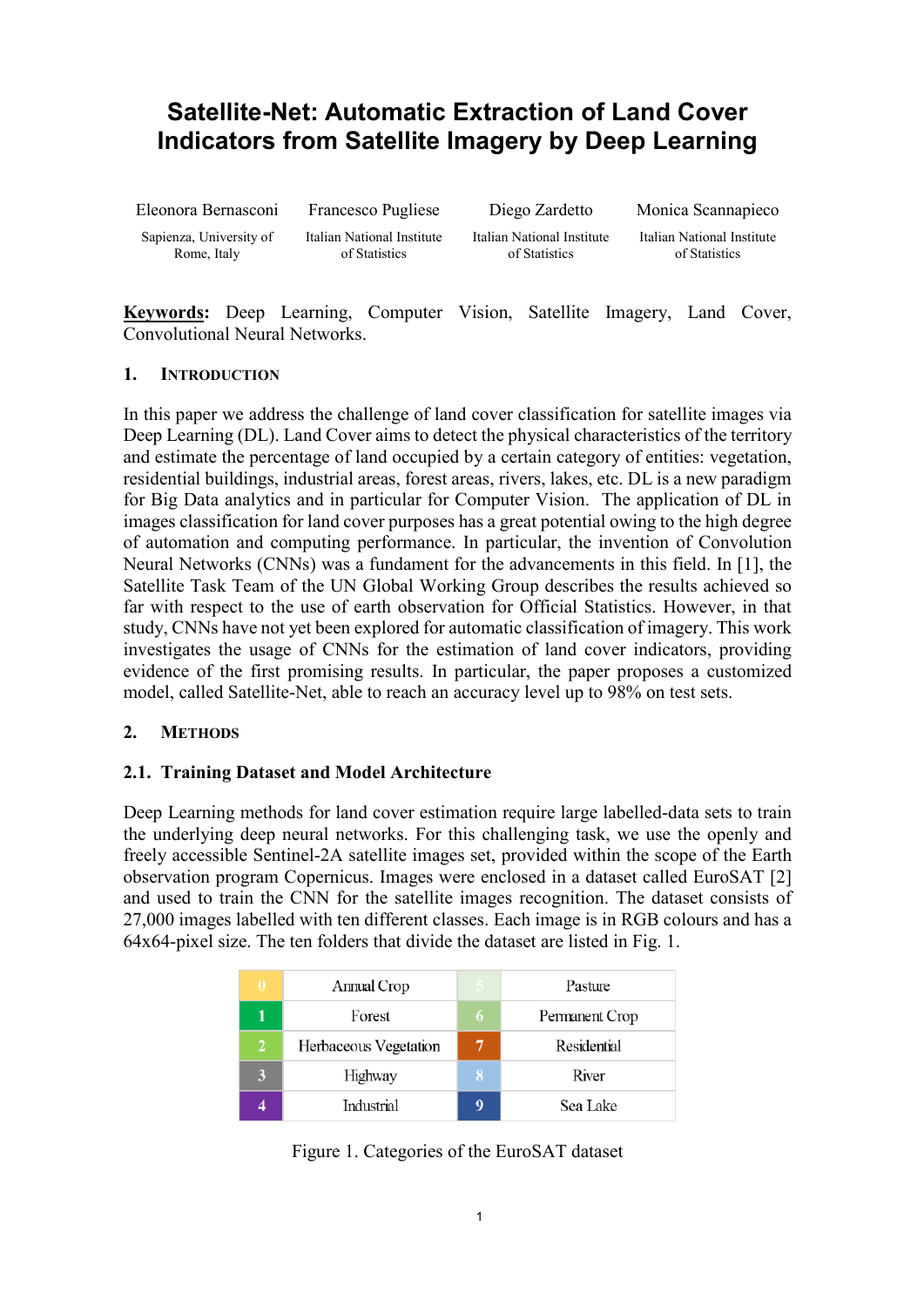The original dataset has been split into the following three parts: training-set (80%), validation-set (10%) and test-set (10%), in order to perform the training, validation and test, respectively. We designed a new model called "Satellite-Net" whose topology is depicted in Fig. 2. This artificial neural network is basically composed of four Convolutional Layers, six Batch Normalization Layers and six Activation Layers with a ReLu (Rectified Linear Unit) activation function. Furthermore, we included three Max-Pooling Layers with 2-sized strides, three Dropout Layers with a 0.5 drop probability. Finally, we can see one Flatten Layer, two Dense Layers and a Softmax Layer [3]. To cope with the lack in size of the dataset and thus allow the network to achieve better accuracies, a Data Augmentation was implemented by exclusively regulating the following variables: zoom range within the interval [0.8, 1.2] and rotation range within [0, 30]. Finally we set horizontal flip  $=$  True and vertical flip  $=$  True.



Figure 2. Satellite-Net model

The CNN has been trained for 300 epochs on an NVIDIA GTX-1080 achieving a time performance of 35s for each epoch. Hyper-parameters of the training process are: optimizer type: Adam, learning rate: 0.01 and batch-size: 32.

## **3. RESULTS**

## **3.1. Model Performance**

In Fig. 3a the Confusion Matrix of Satellite-Net classifier is reported which was generated during the test phase.



Figure 3. a) Confusion Matrix b) Interface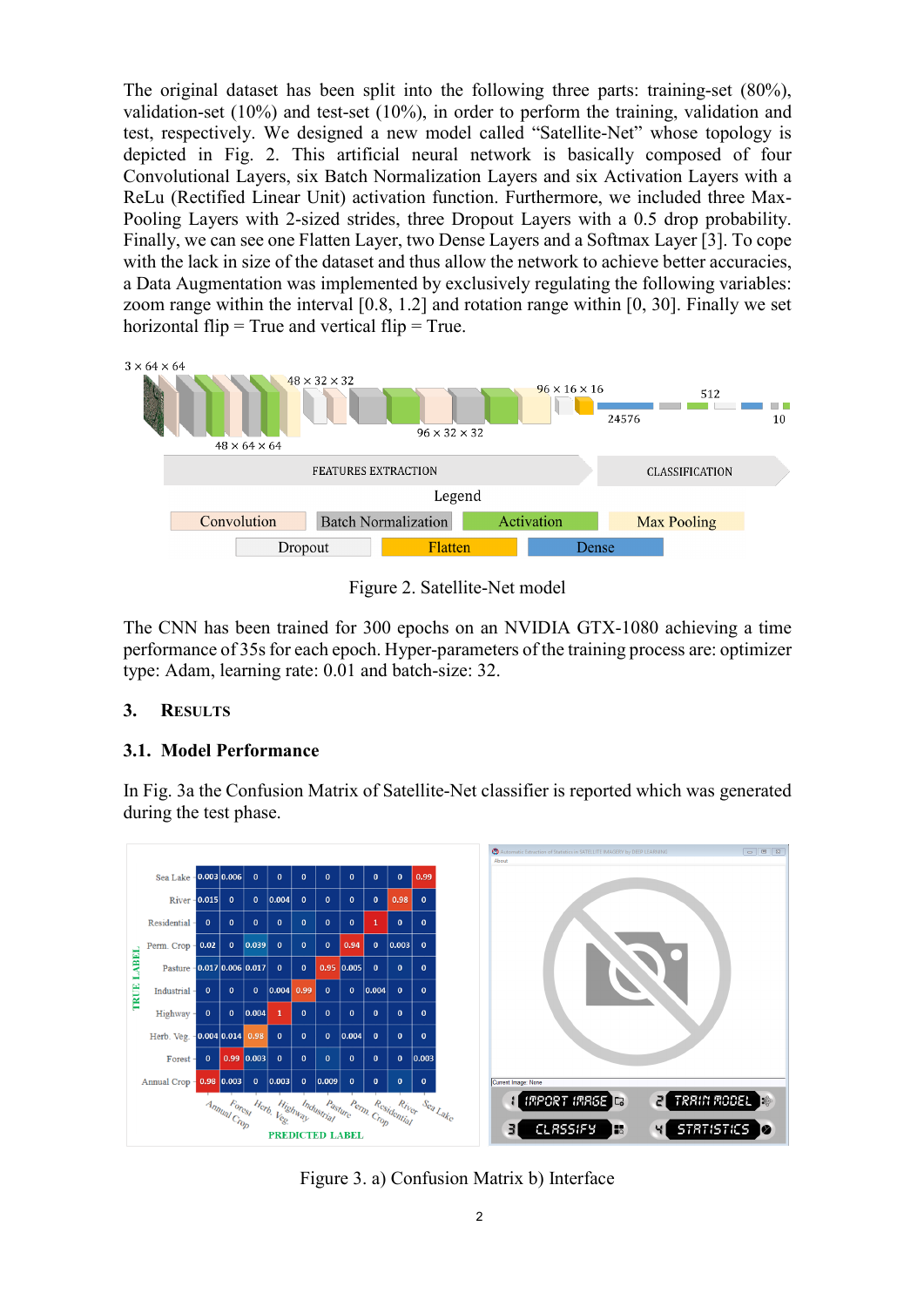As we previously stated the accuracy achieved by our model on a test set is around 98.22%. The considered test set is made up of 2700 images (270 for each category) randomly extracted from the original EuroSAT dataset. These results are rather encouraging since we reached same accuracy of previous works [1] with less computational workload and a leaner neural model. Furthermore, this lead to a shortening in training and testing times.

A user-friendly interface (see Fig. 3b) has been conceived in Python-Tkinter library with four buttons, namely: "import" for reading the images; "training" for training Satellite-Net model; "classify" to predict label for each tile of import image; "statistics" for the extraction of land cover percentages.

#### **3.2. Using the Model in a Production Setting**

In a production setting, our trained CNN must prove able to predict land cover from satellite (or aerial) images that are much bigger (in both size and resolution) than those provided by the EuroSAT dataset. To this purpose, we implemented a Sliding-Window Scanning function. This function behaves as follows. First, it divides each high resolution satellite image into tiles of size (64 x 64). Then, it executes a scrolling procedure in order to visit and analyze each image tile once, with no overlaps (stride  $= 64$ ). This procedure classifies one tile at a time and attaches the predicted land cover label (i.e. highway, forest, residential, etc.) to the corresponding area of the original image<sup>[1](#page-2-0)</sup>. Therefore, the output of the whole process is a classification matrix: each element of this matrix corresponds to a tile of the original image and stores its predicted land cover class. Given this classification matrix, one can easily estimate the share of each land cover class for the whole territory depicted by the input satellite image (as well as for sub-regions of it, provided they can be obtained by aggregation of tiles). In fact, the share of any land cover class directly results from the relative frequency of the corresponding label within the matrix.

For the sake of clarity, let us consider a satellite image depicting the south-east side of Puglia territory in Italy (see Fig. 4a). This picture comes in a Jpeg2000 format from Sentinel-2A, with a size of  $(10,980 \times 10,980)$  pixels.



Figure 4. a) Satellite image of Puglia. b) Land cover of Puglia

<span id="page-2-0"></span> $1$  Of course, the cells of the matrix are arranged in such a way that the corresponding tiles preserve the spatial structure of the original satellite image.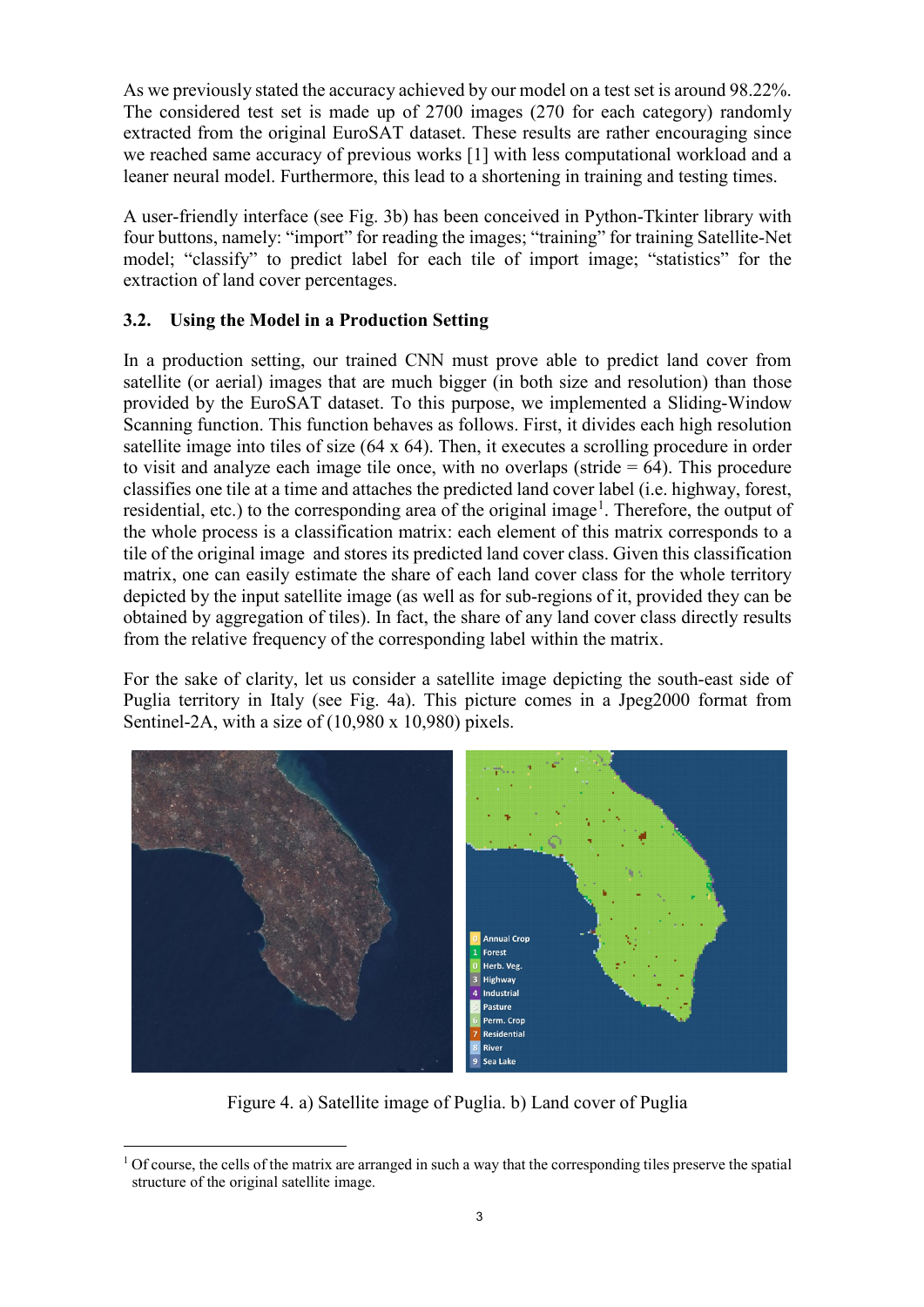According to the process described above, the image was partitioned into 171 x 171 tiles of (nearly) constant size (64 x 64), yielding a 171x171 classification matrix. This matrix contains all the predicted labels returned during the image scanning stage, when our trained CNN was asked to classify the tiles one at a time. As a consequence, the matrix can be used to depict a land cover map, where each land cover class corresponds to a different colour, as shown in Fig. 3b.

By computing the relative frequency of, say, the "Highway" label within the classification matrix, we obtain a raw estimate of the land cover share for highways (see Table 1). Note that this estimated land cover share is raw in that it is relative to the whole area depicted by the input image, including the sea. To derive the actual land cover share of highways, we would have to exclude from the classification matrix the cells that are linked to sea tiles. This task can be easily accomplished, either by suitably cropping the input image or by identifying sea tiles through a GIS. Table 1 below reports the raw land cover percentages referred to the picture in Fig. 4.

| Annual Crop           | 0.07%  |
|-----------------------|--------|
| Forest                | 0.17%  |
| Herbaceous vegetation | 33.40% |
| Highway               | 0.48%  |
| Industrial            | 0.13%  |
| Pasture               | 0.03%  |
| Permanent Crop        | 0.11%  |
| Residential           | 0.32%  |
| River                 | 0.29%  |
| Sea Lake              | 65.01% |

Table 1. Raw land cover estimate of Fig. 4

#### **4. CONCLUSIONS**

Convolutional Neural Networks prove to be an effective and efficient way to approach remote sensing problems and in particular, the problem of labelling satellite images, because they are able to recognize and classify them.

When evaluated internally, that is on test sets derived from EuroSAT data, our CNN model shows a very high performance in terms of accuracy. Our next step will be to evaluate its performance externally, by testing its predictions on a set of labelled aerial images of the Italian territory which are typical of real Istat production scenarios.

#### **REFERENCES**

- [1] United Nations Task Team on Satellite Imagery and Geospatial Data (2017). Earth Observations for Official Statistics. URL: https://unstats.un.org/bigdata/taskteams/satellite/UNGWG\_Satellite\_Task\_Team\_Re port\_WhiteCover.pdf.
- [2] P. Helber, B. Bischke, A. Dengel, and D. Borth, Eurosat: A novel dataset and deep learning benchmark for land use and land cover classification (2017), arXiv preprint arXiv:1709.00029.